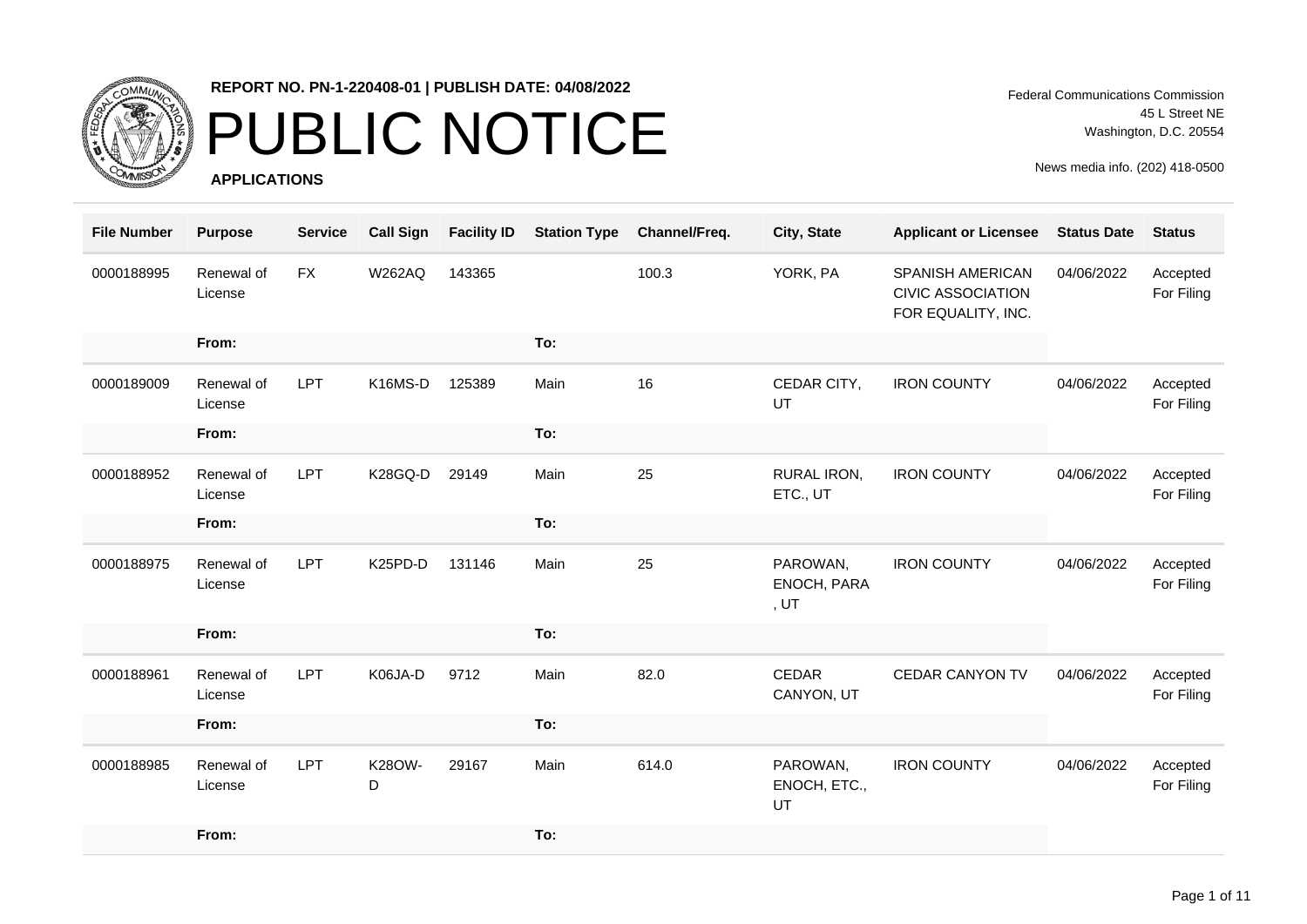

## PUBLIC NOTICE

**APPLICATIONS**

Federal Communications Commission 45 L Street NE Washington, D.C. 20554

| <b>File Number</b> | <b>Purpose</b>                    | <b>Service</b> | <b>Call Sign</b> | <b>Facility ID</b> | <b>Station Type</b> | Channel/Freq. | City, State                                 | <b>Applicant or Licensee</b>                                                  | <b>Status Date</b> | <b>Status</b>          |
|--------------------|-----------------------------------|----------------|------------------|--------------------|---------------------|---------------|---------------------------------------------|-------------------------------------------------------------------------------|--------------------|------------------------|
| 0000188905         | Assignment<br>of<br>Authorization | FX             | <b>K218EN</b>    | 156255             |                     | 91.5          | SANTA ROSA,<br>CA                           | ONE MINISTRIES,<br>INC.                                                       | 04/05/2022         | Accepted<br>For Filing |
|                    | From: One Ministries, Inc.        |                |                  |                    | To: KFAITH          |               |                                             |                                                                               |                    |                        |
| 0000188938         | License To<br>Cover               | <b>FM</b>      | KIJN-FM          | 65458              | Main                | 92.3          | FARWELL, TX                                 | TOP O' TEXAS<br><b>EDUCATIONAL</b><br><b>BROADCASTING</b><br>FOUNDATION, INC. | 04/06/2022         | Accepted<br>For Filing |
|                    | From:                             |                |                  |                    | To:                 |               |                                             |                                                                               |                    |                        |
| 0000189020         | Renewal of<br>License             | LPT            | K21NK-D          | 125451             | Main                | 21            | CEDAR CITY,<br>UT                           | <b>IRON COUNTY</b>                                                            | 04/06/2022         | Accepted<br>For Filing |
|                    | From:                             |                |                  |                    | To:                 |               |                                             |                                                                               |                    |                        |
| 0000130993         | License To<br>Cover               | <b>FX</b>      | <b>W260DJ</b>    | 201069             |                     | 99.9          | FARMVILLE,<br>VA                            | <b>WHITE PINE</b><br>ENTERPRISES, INC.                                        | 01/11/2021         | Accepted<br>For Filing |
|                    | From:                             |                |                  |                    | To:                 |               |                                             |                                                                               |                    |                        |
| 0000188955         | Renewal of<br>License             | LPT            | K05NG-D          | 9710               | Main                | $\sqrt{5}$    | <b>CEDAR</b><br>CANYON, UT                  | <b>CEDAR CANYON TV</b>                                                        | 04/06/2022         | Accepted<br>For Filing |
|                    | From:                             |                |                  |                    | To:                 |               |                                             |                                                                               |                    |                        |
| 0000188931         | Renewal of<br>License             | LPT            | K23KO-D          | 182602             |                     | 23            | <b>RURAL</b><br><b>BEAVER</b><br>COUNTY, UT | <b>IRON COUNTY</b>                                                            | 04/06/2022         | Accepted<br>For Filing |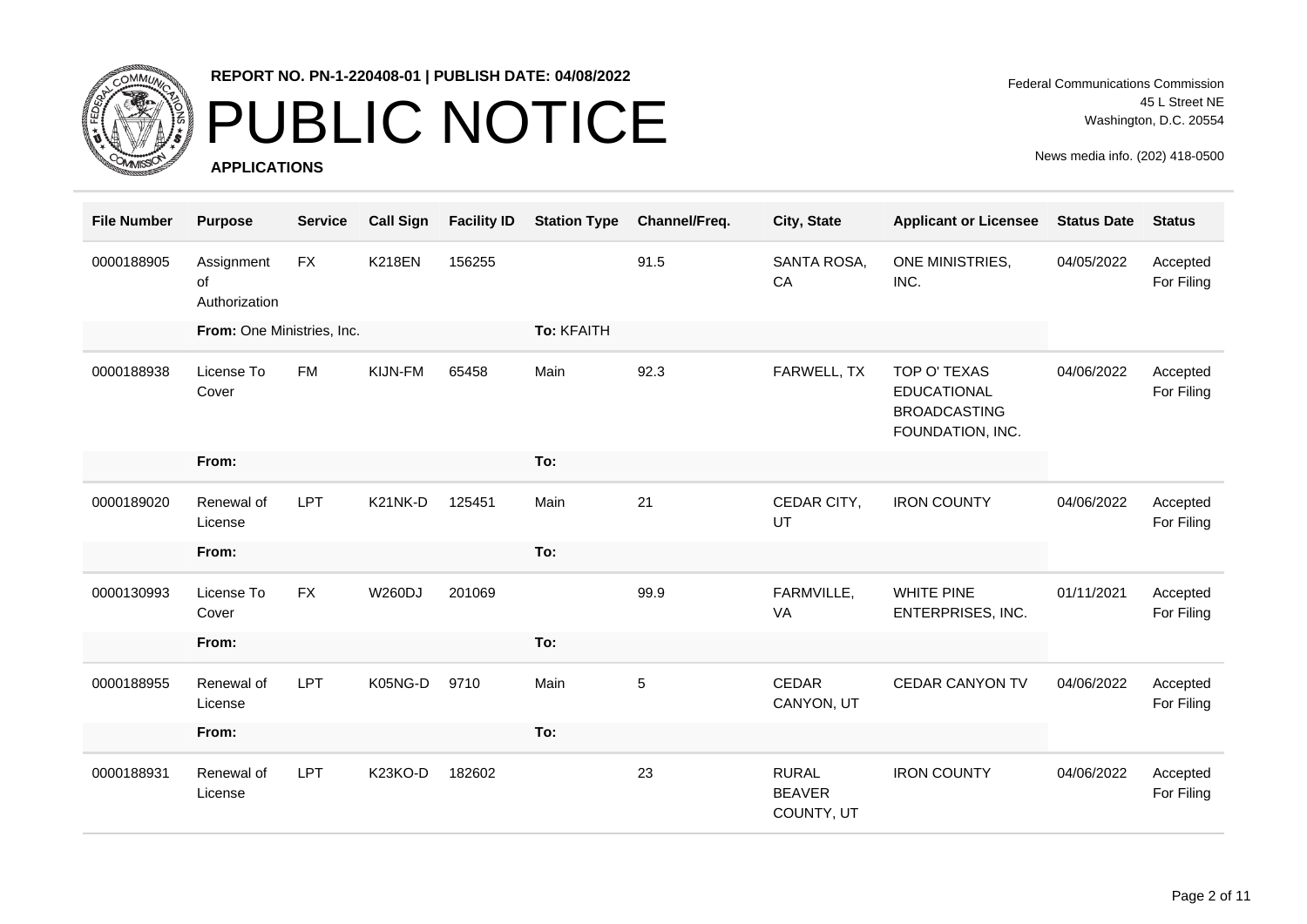

# PUBLIC NOTICE

**APPLICATIONS**

Federal Communications Commission 45 L Street NE Washington, D.C. 20554

| <b>File Number</b> | <b>Purpose</b>                     | <b>Service</b> | <b>Call Sign</b>   | <b>Facility ID</b> | <b>Station Type</b> | Channel/Freq. | City, State                                 | <b>Applicant or Licensee</b>           | <b>Status Date</b> | <b>Status</b>          |
|--------------------|------------------------------------|----------------|--------------------|--------------------|---------------------|---------------|---------------------------------------------|----------------------------------------|--------------------|------------------------|
|                    | From:                              |                |                    |                    | To:                 |               |                                             |                                        |                    |                        |
| 0000189004         | Renewal of<br>License              | LPT            | K07GQ-D            | 29160              | Main                | 174.0         | CEDAR CITY,<br>UT                           | <b>IRON COUNTY</b>                     | 04/06/2022         | Accepted<br>For Filing |
|                    | From:                              |                |                    |                    | To:                 |               |                                             |                                        |                    |                        |
| 0000188994         | Renewal of<br>License              | LPT            | K36AI-D            | 29169              | Main                | 602.0         | PAROWAN,<br>ENOCH, ETC.,<br>UT              | <b>IRON COUNTY</b>                     | 04/06/2022         | Accepted<br>For Filing |
|                    | From:                              |                |                    |                    | To:                 |               |                                             |                                        |                    |                        |
| 0000189024         | Renewal of<br>License              | LPT            | K12QQ-D            | 182558             |                     | 12            | CEDAR CITY,<br>UT                           | <b>IRON COUNTY</b>                     | 04/06/2022         | Accepted<br>For Filing |
|                    | From:                              |                |                    |                    | To:                 |               |                                             |                                        |                    |                        |
| 0000188936         | Renewal of<br>License              | LPT            | K21KL-D            | 182607             |                     | 21            | <b>RURAL</b><br><b>BEAVER</b><br>COUNTY, UT | <b>IRON COUNTY</b>                     | 04/06/2022         | Accepted<br>For Filing |
|                    | From:                              |                |                    |                    | To:                 |               |                                             |                                        |                    |                        |
| 0000188326         | Renewal of<br>License<br>Amendment | <b>FM</b>      | WKQW-<br><b>FM</b> | 63289              | Main                | 96.3          | OIL CITY, PA                                | <b>Educational Media</b><br>Foundation | 04/06/2022         | Received               |
|                    | From:                              |                |                    |                    | To:                 |               |                                             |                                        |                    |                        |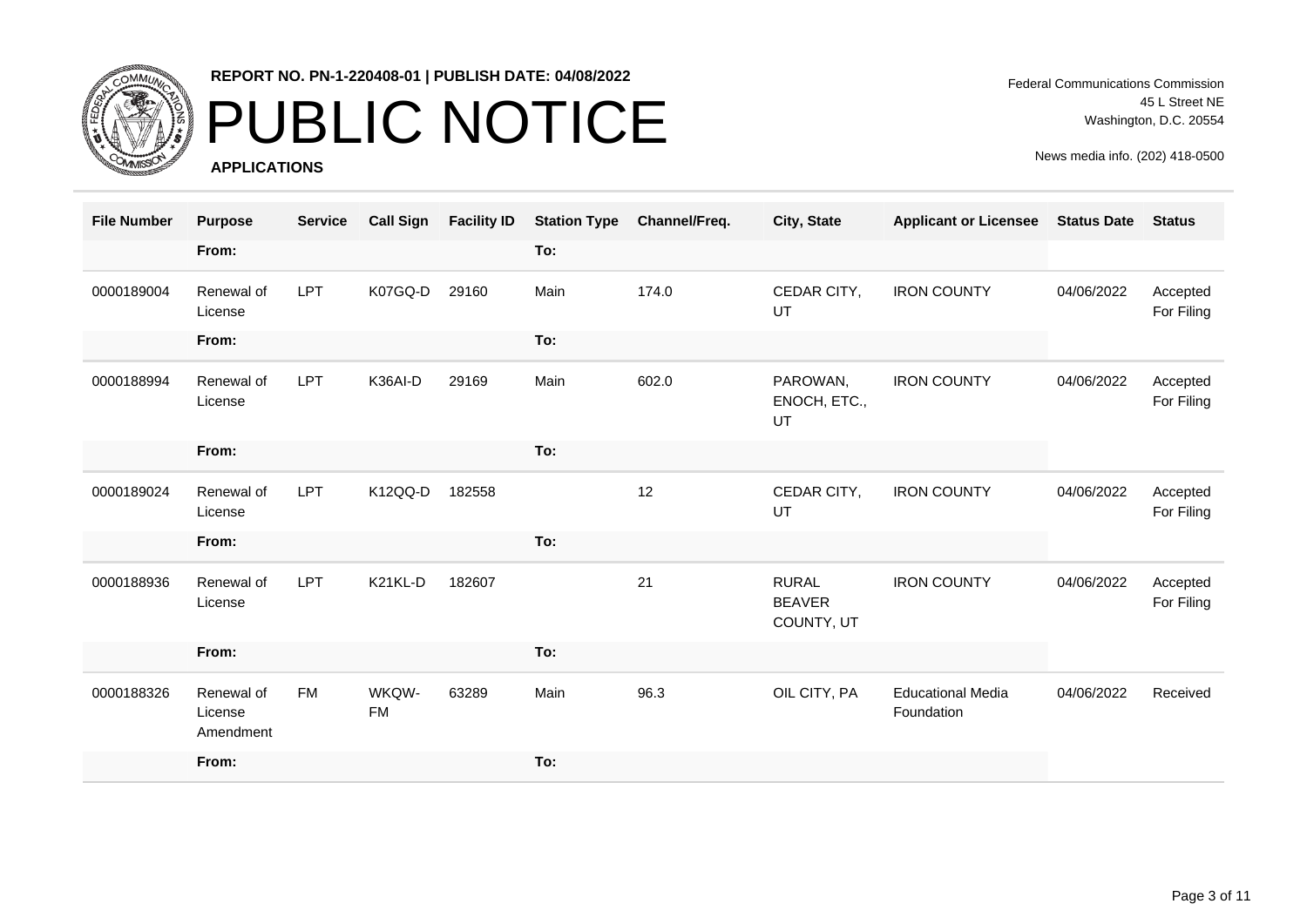

### PUBLIC NOTICE

**APPLICATIONS**

| <b>File Number</b> | <b>Purpose</b>                     | <b>Service</b> | <b>Call Sign</b> | <b>Facility ID</b> | <b>Station Type</b> | Channel/Freq. | City, State             | <b>Applicant or Licensee</b>                                                                                                                           | <b>Status Date</b> | <b>Status</b>          |
|--------------------|------------------------------------|----------------|------------------|--------------------|---------------------|---------------|-------------------------|--------------------------------------------------------------------------------------------------------------------------------------------------------|--------------------|------------------------|
| 0000167031         | New NCE<br>FM CP<br>Amendment      | <b>FM</b>      |                  | 767759             | Main                | 88.1          | GRENADA, MS             | Elijah Radio                                                                                                                                           | 04/06/2022         | Received               |
|                    | From:                              |                |                  |                    | To:                 |               |                         |                                                                                                                                                        |                    |                        |
|                    |                                    |                |                  |                    |                     |               |                         | Comment #1 Petitions to deny this application must be on file no later than 30 days from the date of the notice accepting this application for filing. |                    |                        |
| 0000188883         | Minor<br>Modification<br>Amendment | <b>LPD</b>     | WOCD-<br>LD      | 131060             | Main                | 27            | DUNNELLON,<br><b>FL</b> | WORD OF GOD<br>FELLOWSHIP, INC.                                                                                                                        | 04/06/2022         | Received               |
|                    | From:                              |                |                  |                    | To:                 |               |                         |                                                                                                                                                        |                    |                        |
| 0000188941         | License To<br>Cover                | <b>FX</b>      | <b>K273CR</b>    | 72166              | Main                | 102.5         | PAMPA, TX               | TOP O' TEXAS<br><b>EDUCATIONAL</b><br><b>BROADCASTING</b><br><b>FOUNDATION</b>                                                                         | 04/06/2022         | Accepted<br>For Filing |
|                    | From:                              |                |                  |                    | To:                 |               |                         |                                                                                                                                                        |                    |                        |
| 0000189022         | Renewal of<br>License              | <b>LPT</b>     | K08PJ-D          | 186146             |                     | $\,8\,$       | CEDAR CITY,<br>UT       | <b>IRON COUNTY</b>                                                                                                                                     | 04/06/2022         | Accepted<br>For Filing |
|                    | From:                              |                |                  |                    | To:                 |               |                         |                                                                                                                                                        |                    |                        |
| 0000188956         | Renewal of<br>License              | LPT            | K04RW-<br>D      | 125375             | Main                | 4             | CEDAR<br>CANYON, UT     | <b>IRON COUNTY</b>                                                                                                                                     | 04/06/2022         | Accepted<br>For Filing |
|                    | From:                              |                |                  |                    | To:                 |               |                         |                                                                                                                                                        |                    |                        |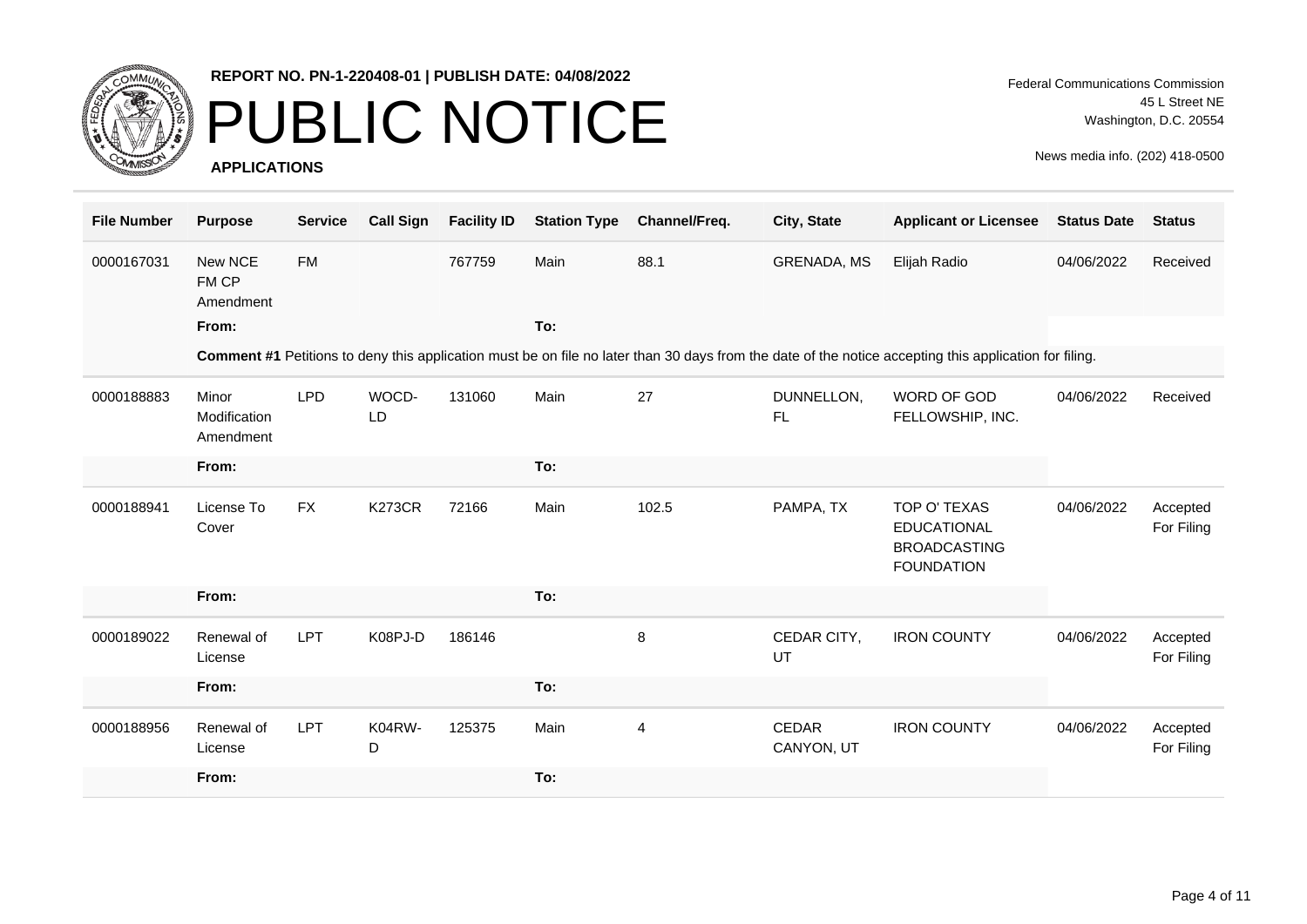

### PUBLIC NOTICE

**APPLICATIONS**

Federal Communications Commission 45 L Street NE Washington, D.C. 20554

| <b>File Number</b> | <b>Purpose</b>                | <b>Service</b> | <b>Call Sign</b> | <b>Facility ID</b> | <b>Station Type</b> | Channel/Freq. | City, State                                 | <b>Applicant or Licensee</b>                         | <b>Status Date</b> | <b>Status</b>          |
|--------------------|-------------------------------|----------------|------------------|--------------------|---------------------|---------------|---------------------------------------------|------------------------------------------------------|--------------------|------------------------|
| 0000166942         | New NCE<br>FM CP<br>Amendment | <b>FM</b>      |                  | 762606             | Main                | 89.7          | SYLVA, NC                                   | Western North<br>Carolina Public Radio,<br>Inc.      | 04/06/2022         | Received               |
|                    | From:                         |                |                  |                    | To:                 |               |                                             |                                                      |                    |                        |
| 0000189006         | Renewal of<br>License         | <b>LPT</b>     | K09CJ-D          | 29151              | Main                | 186.0         | CEDAR CITY,<br>UT                           | <b>IRON COUNTY</b>                                   | 04/06/2022         | Accepted<br>For Filing |
|                    | From:                         |                |                  |                    | To:                 |               |                                             |                                                      |                    |                        |
| 0000188949         | Renewal of<br>License         | <b>LPT</b>     | K30GC-D          | 42709              | Main                | 27            | <b>RURAL</b><br>BEAVER, ETC.<br>, $UT$      | <b>IRON COUNTY</b>                                   | 04/06/2022         | Accepted<br>For Filing |
|                    | From:                         |                |                  |                    | To:                 |               |                                             |                                                      |                    |                        |
| 0000188934         | License To<br>Cover           | <b>FL</b>      | <b>KKXI-LP</b>   | 133429             |                     | 92.3          | <b>MOUNT</b><br>PLEASANT, TX                | <b>ALPHA</b><br><b>BROADCASTING</b><br>NETWORK, INC. | 04/06/2022         | Accepted<br>For Filing |
|                    | From:                         |                |                  |                    | To:                 |               |                                             |                                                      |                    |                        |
| 0000188929         | Renewal of<br>License         | <b>LPT</b>     | K19GS-D          | 167644             | Main                | 19            | <b>RURAL</b><br>BEAVER, ETC.<br>, <i>UT</i> | <b>IRON COUNTY</b>                                   | 04/06/2022         | Accepted<br>For Filing |
|                    | From:                         |                |                  |                    | To:                 |               |                                             |                                                      |                    |                        |
| 0000188991         | Renewal of<br>License         | <b>LPT</b>     | K33OZ-D          | 29187              | Main                | 674.0         | PAROWAN,<br>ENOCH, ETC.,<br>UT              | <b>IRON COUNTY</b>                                   | 04/06/2022         | Accepted<br>For Filing |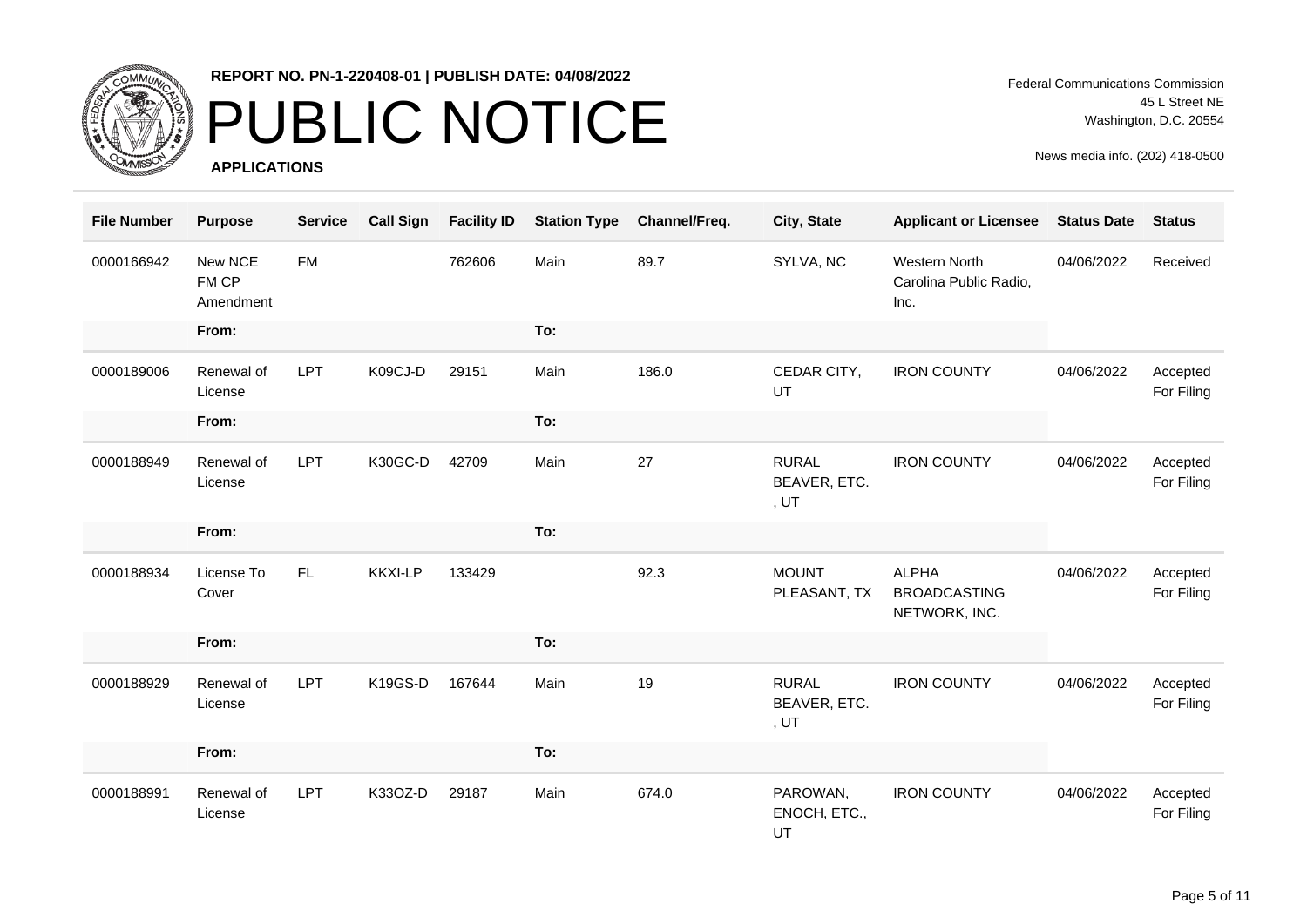

### PUBLIC NOTICE

**APPLICATIONS**

Federal Communications Commission 45 L Street NE Washington, D.C. 20554

| <b>File Number</b> | <b>Purpose</b>                    | <b>Service</b> | <b>Call Sign</b>   | <b>Facility ID</b> | <b>Station Type</b> | Channel/Freq. | City, State                    | <b>Applicant or Licensee</b>                                                                                                                           | <b>Status Date</b> | <b>Status</b>          |
|--------------------|-----------------------------------|----------------|--------------------|--------------------|---------------------|---------------|--------------------------------|--------------------------------------------------------------------------------------------------------------------------------------------------------|--------------------|------------------------|
|                    | From:                             |                |                    |                    | To:                 |               |                                |                                                                                                                                                        |                    |                        |
| 0000188992         | Renewal of<br>License             | <b>LPT</b>     | K34AG-D            | 29172              | Main                | 590.0         | PAROWAN,<br>ENOCH, ETC.,<br>UT | <b>IRON COUNTY</b>                                                                                                                                     | 04/06/2022         | Accepted<br>For Filing |
|                    | From:                             |                |                    |                    | To:                 |               |                                |                                                                                                                                                        |                    |                        |
| 0000188921         | Minor<br>Modification             | <b>FM</b>      | WMAE-<br><b>FM</b> | 43190              | Main                | 89.5          | BOONEVILLE,<br><b>MS</b>       | <b>MISSISSIPPI</b><br><b>AUTHORITY FOR</b><br><b>EDUCATIONAL TV</b>                                                                                    | 04/06/2022         | Accepted<br>For Filing |
|                    | From:                             |                |                    |                    | To:                 |               |                                |                                                                                                                                                        |                    |                        |
| 0000167031         | New NCE<br>FM CP<br>Amendment     | <b>FM</b>      |                    | 767759             | Main                | 88.1          | <b>COFFEEVILLE</b><br>, MS     | Elijah Radio                                                                                                                                           | 01/28/2022         | Accepted<br>For Filing |
|                    | From:                             |                |                    |                    | To:                 |               |                                |                                                                                                                                                        |                    |                        |
|                    |                                   |                |                    |                    |                     |               |                                | Comment #1 Petitions to deny this application must be on file no later than 30 days from the date of the notice accepting this application for filing. |                    |                        |
| 0000188904         | Assignment<br>of<br>Authorization | <b>FX</b>      | <b>K267BA</b>      | 84014              | Main                | 101.3         | UKIAH, CA                      | ONE MINISTRIES,<br>INC.                                                                                                                                | 04/05/2022         | Accepted<br>For Filing |
|                    | From: One Ministries, Inc.        |                |                    |                    | To: KFAITH          |               |                                |                                                                                                                                                        |                    |                        |
| 0000188906         | Assignment<br>οf<br>Authorization | FX             | <b>K208GA</b>      | 156262             |                     | 89.5          | SANTA ROSA,<br>CA              | ONE MINISTRIES,<br>INC.                                                                                                                                | 04/05/2022         | Accepted<br>For Filing |
|                    | From: One Ministries, Inc.        |                |                    |                    | To: KFAITH          |               |                                |                                                                                                                                                        |                    |                        |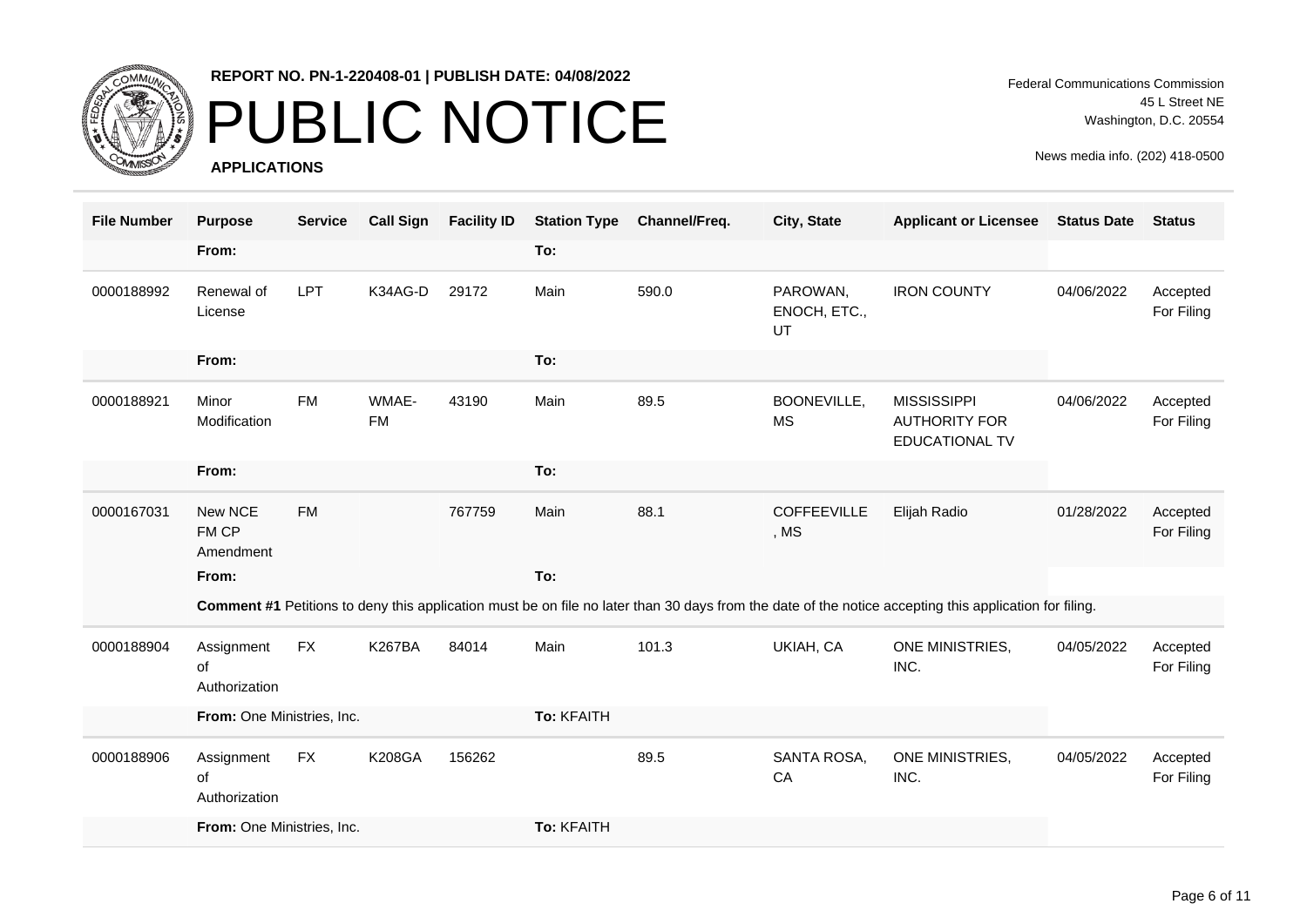

# PUBLIC NOTICE

**APPLICATIONS**

Federal Communications Commission 45 L Street NE Washington, D.C. 20554

| <b>File Number</b> | <b>Purpose</b>                    | <b>Service</b> | <b>Call Sign</b> | <b>Facility ID</b> | <b>Station Type</b> | Channel/Freq. | City, State                            | <b>Applicant or Licensee</b>             | <b>Status Date</b> | <b>Status</b>          |
|--------------------|-----------------------------------|----------------|------------------|--------------------|---------------------|---------------|----------------------------------------|------------------------------------------|--------------------|------------------------|
| 0000189021         | Minor<br>Modification             | FL             | <b>KKVI-LP</b>   | 197608             | Main                | 98.3          | GREENVILLE,<br><b>TX</b>               | <b>GOSPEL AMERICAN</b><br><b>NETWORK</b> | 04/06/2022         | Accepted<br>For Filing |
|                    | From:                             |                |                  |                    | To:                 |               |                                        |                                          |                    |                        |
| 0000188954         | Minor<br>Modification             | <b>FM</b>      | <b>KYWH</b>      | 93512              | Main                | 88.9          | LOCKWOOD,<br>MT                        | <b>FRESH LIFE</b><br>CHURCH, INC.        | 04/06/2022         | Accepted<br>For Filing |
|                    | From:                             |                |                  |                    | To:                 |               |                                        |                                          |                    |                        |
| 0000188925         | Renewal of<br>License             | <b>LPT</b>     | K26EA-D          | 29163              | Main                | 542.0         | MILFORD,<br>ETC., UT                   | <b>IRON COUNTY</b>                       | 04/06/2022         | Accepted<br>For Filing |
|                    | From:                             |                |                  |                    | To:                 |               |                                        |                                          |                    |                        |
| 0000188903         | Assignment<br>of<br>Authorization | <b>FX</b>      | <b>K276FY</b>    | 156278             |                     | 103.1         | SANTA ROSA,<br>CA                      | ONE MINISTRIES,<br>INC.                  | 04/05/2022         | Accepted<br>For Filing |
|                    | From: One Ministries, Inc.        |                |                  |                    | To: KFAITH          |               |                                        |                                          |                    |                        |
| 0000188977         | Renewal of<br>License             | <b>LPT</b>     | K26OA-D          | 130930             | Main                | 26            | PAROWAN,<br>ENOCH, PARA<br>, $\sf{UT}$ | <b>IRON COUNTY</b>                       | 04/06/2022         | Accepted<br>For Filing |
|                    | From:                             |                |                  |                    | To:                 |               |                                        |                                          |                    |                        |
| 0000189007         | Renewal of<br>License             | LPT            | K11CQ-D          | 29148              | Main                | 198.0         | CEDAR CITY,<br>UT                      | <b>IRON COUNTY</b>                       | 04/06/2022         | Accepted<br>For Filing |
|                    | From:                             |                |                  |                    | To:                 |               |                                        |                                          |                    |                        |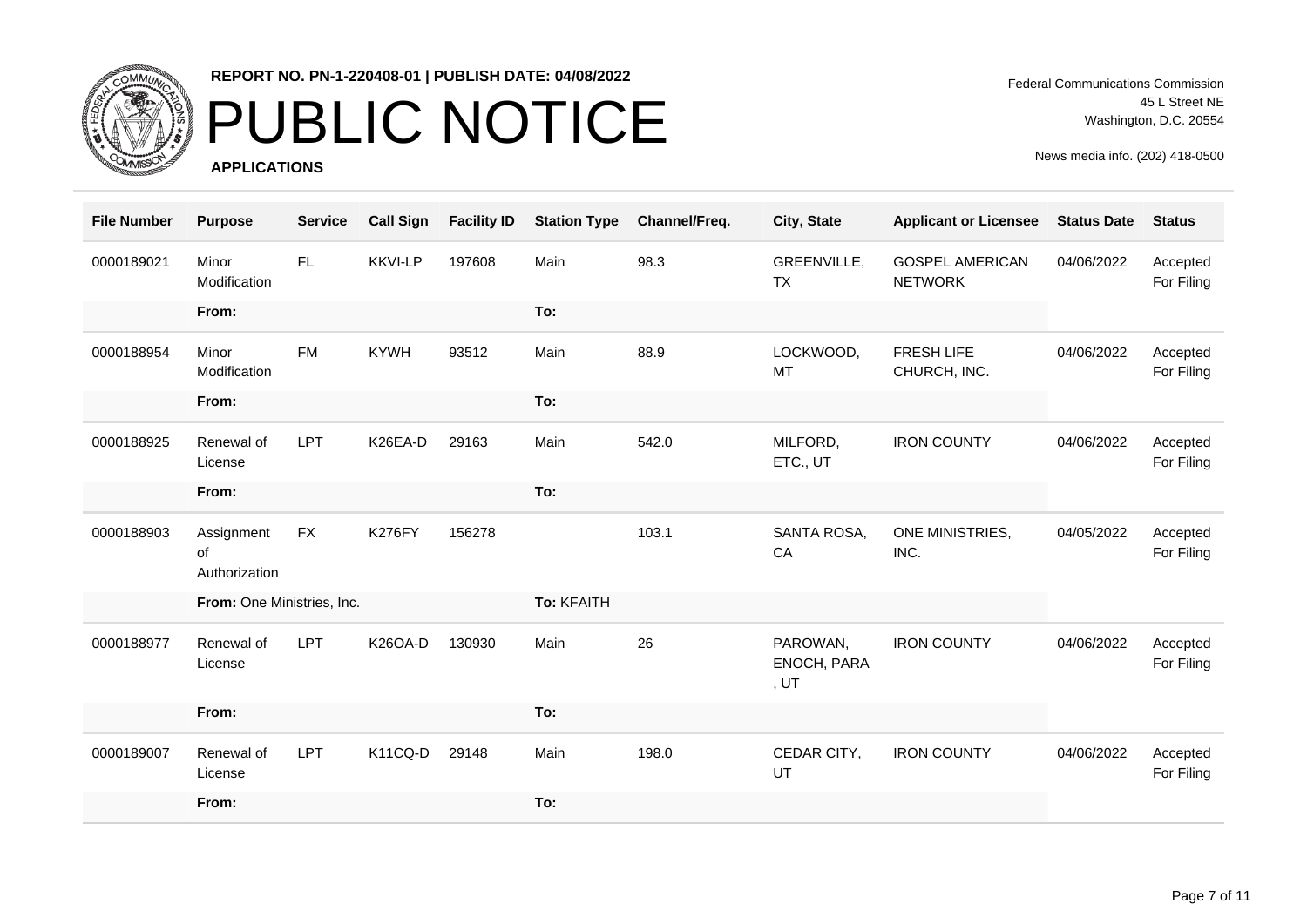

# PUBLIC NOTICE

**APPLICATIONS**

Federal Communications Commission 45 L Street NE Washington, D.C. 20554

| <b>File Number</b> | <b>Purpose</b>        | <b>Service</b> | <b>Call Sign</b> | <b>Facility ID</b> | <b>Station Type</b> | Channel/Freq. | City, State                    | <b>Applicant or Licensee</b>                                    | <b>Status Date</b> | <b>Status</b>          |
|--------------------|-----------------------|----------------|------------------|--------------------|---------------------|---------------|--------------------------------|-----------------------------------------------------------------|--------------------|------------------------|
| 0000189018         | Renewal of<br>License | <b>FX</b>      | <b>W220CO</b>    | 91847              | Main                | 91.9          | CARBONDALE<br>, PA             | LIFETALK RADIO,<br>INC.                                         | 04/06/2022         | Accepted<br>For Filing |
|                    | From:                 |                |                  |                    | To:                 |               |                                |                                                                 |                    |                        |
| 0000188974         | Minor<br>Modification | <b>DCA</b>     | WWKH-<br>CD      | 68409              | Main                | 596.0         | PITTSBURG,<br>PA               | <b>HC2 STATION</b><br><b>GROUP INC</b>                          | 04/06/2022         | Accepted<br>For Filing |
|                    | From:                 |                |                  |                    | To:                 |               |                                |                                                                 |                    |                        |
| 0000188990         | Renewal of<br>License | <b>LPT</b>     | K32AG-D          | 29162              | Main                | 578.0         | PAROWAN,<br>ENOCH, ETC.,<br>UT | <b>IRON COUNTY</b>                                              | 04/06/2022         | Accepted<br>For Filing |
|                    | From:                 |                |                  |                    | To:                 |               |                                |                                                                 |                    |                        |
| 0000188973         | Minor<br>Modification | <b>FM</b>      | <b>WVOB</b>      | 4951               | Main                | 91.3          | DOTHAN, AL                     | <b>BETHANY DIVINITY</b><br><b>COLLEGE AND</b><br>SEMINARY, INC. | 04/06/2022         | Accepted<br>For Filing |
|                    | From:                 |                |                  |                    | To:                 |               |                                |                                                                 |                    |                        |
| 0000188988         | Renewal of<br>License | <b>LPT</b>     | K30PE-D          | 29180              | Main                | 626.0         | PAROWAN,<br>ENOCH ETC.,<br>UT  | <b>IRON COUNTY</b>                                              | 04/06/2022         | Accepted<br>For Filing |
|                    | From:                 |                |                  |                    | To:                 |               |                                |                                                                 |                    |                        |
| 0000188987         | Renewal of<br>License | <b>LPT</b>     | K29MI-D          | 29147              | Main                | 638.0         | PAROWAN,<br>ENOCH, ETC.,<br>UT | <b>IRON COUNTY</b>                                              | 04/06/2022         | Accepted<br>For Filing |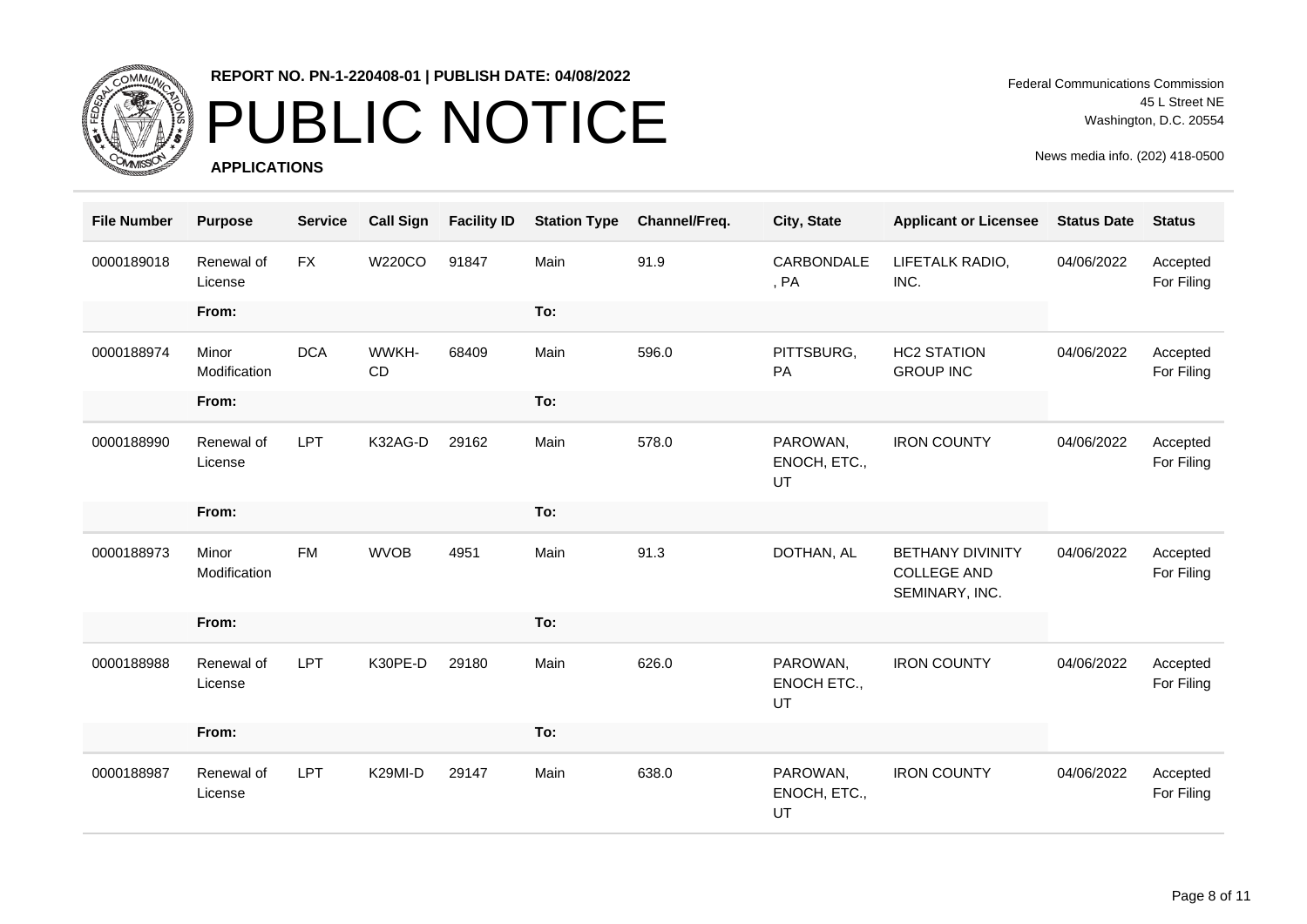

# PUBLIC NOTICE

**APPLICATIONS**

Federal Communications Commission 45 L Street NE Washington, D.C. 20554

| <b>File Number</b> | <b>Purpose</b>                    | <b>Service</b> | <b>Call Sign</b> | <b>Facility ID</b> | <b>Station Type</b> | Channel/Freq.  | City, State                     | <b>Applicant or Licensee</b> | <b>Status Date</b> | <b>Status</b>          |
|--------------------|-----------------------------------|----------------|------------------|--------------------|---------------------|----------------|---------------------------------|------------------------------|--------------------|------------------------|
|                    | From:                             |                |                  |                    | To:                 |                |                                 |                              |                    |                        |
| 0000189010         | Renewal of<br>License             | <b>LPT</b>     | K17NK-D          | 131155             | Main                | 17             | CEDAR CITY,<br>UT               | <b>IRON COUNTY</b>           | 04/06/2022         | Accepted<br>For Filing |
|                    | From:                             |                |                  |                    | To:                 |                |                                 |                              |                    |                        |
| 0000189008         | Renewal of<br>License             | <b>LPT</b>     | K13CP-D          | 29146              | Main                | 210.0          | CEDAR CITY,<br>UT               | <b>IRON COUNTY</b>           | 04/06/2022         | Accepted<br>For Filing |
|                    | From:                             |                |                  |                    | To:                 |                |                                 |                              |                    |                        |
| 0000188958         | Renewal of<br>License             | LPT            | K03IW-D          | 9711               | Main                | 192.0          | CEDAR<br>CANYON, UT             | <b>CEDAR CANYON TV</b>       | 04/06/2022         | Accepted<br>For Filing |
|                    | From:                             |                |                  |                    | To:                 |                |                                 |                              |                    |                        |
| 0000188970         | Renewal of<br>License             | <b>LPT</b>     | K33EB-D          | 29175              | Main                | 584.0          | CEDAR<br>CANYON, UT             | <b>IRON COUNTY</b>           | 04/06/2022         | Accepted<br>For Filing |
|                    | From:                             |                |                  |                    | To:                 |                |                                 |                              |                    |                        |
| 0000188957         | Renewal of<br>License             | <b>LPT</b>     | K02RI-D          | 182631             |                     | $\overline{2}$ | <b>CEDAR CITY</b><br>CANYON, UT | <b>IRON COUNTY</b>           | 04/06/2022         | Accepted<br>For Filing |
|                    | From:                             |                |                  |                    | To:                 |                |                                 |                              |                    |                        |
| 0000188902         | Assignment<br>of<br>Authorization | <b>FM</b>      | <b>KORB</b>      | 88397              | Main                | 88.7           | HOPLAND, CA                     | ONE MINISTRIES,<br>INC.      | 04/05/2022         | Accepted<br>For Filing |
|                    | From: One Ministries, Inc.        |                |                  |                    | To: KFAITH          |                |                                 |                              |                    |                        |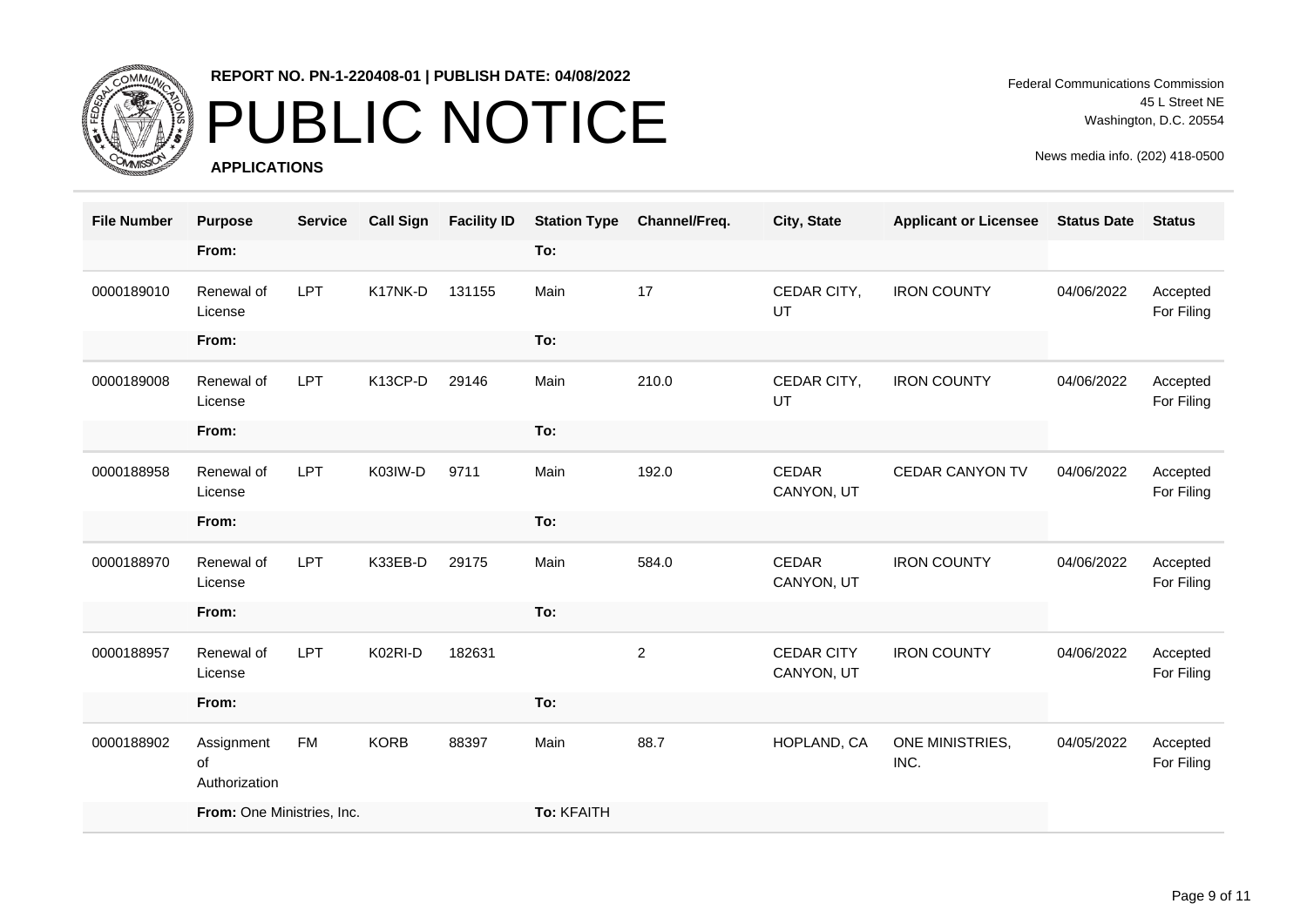

# PUBLIC NOTICE

**APPLICATIONS**

Federal Communications Commission 45 L Street NE Washington, D.C. 20554

| <b>File Number</b> | <b>Purpose</b>                    | <b>Service</b> | <b>Call Sign</b> | <b>Facility ID</b> | <b>Station Type</b> | Channel/Freq.                           | City, State                       | <b>Applicant or Licensee</b> | <b>Status Date</b> | <b>Status</b>          |
|--------------------|-----------------------------------|----------------|------------------|--------------------|---------------------|-----------------------------------------|-----------------------------------|------------------------------|--------------------|------------------------|
| 0000188989         | Renewal of<br>License             | LPT            | K31OG-D          | 29159              | Main                | 650.0                                   | PAROWAN,<br>ENOCH, ETC.,<br>UT    | <b>IRON COUNTY</b>           | 04/06/2022         | Accepted<br>For Filing |
|                    | From:                             |                |                  |                    | To:                 |                                         |                                   |                              |                    |                        |
| 0000188927         | Assignment<br>of<br>Authorization | <b>FX</b>      | <b>K242CI</b>    | 148047             |                     | 96.3                                    | CASPER, WY                        | RADIO BY GRACE,<br>INC.      | 04/06/2022         | Accepted<br>For Filing |
|                    | From: RADIO BY GRACE, INC.        |                |                  |                    |                     | To: MOUNTAIN COMMUNITY TRANSLATORS, LLC |                                   |                              |                    |                        |
| 0000189017         | Renewal of<br>License             | <b>LPT</b>     | K20NK-D          | 125424             | Main                | 20                                      | CEDAR CITY,<br>UT                 | <b>IRON COUNTY</b>           | 04/06/2022         | Accepted<br>For Filing |
|                    | From:                             |                |                  |                    | To:                 |                                         |                                   |                              |                    |                        |
| 0000188965         | Renewal of<br>License             | LPT            | K31EI-D          | 29188              | Main                | 572.0                                   | CEDAR<br>CANYON, UT               | <b>IRON COUNTY</b>           | 04/06/2022         | Accepted<br>For Filing |
|                    | From:                             |                |                  |                    | To:                 |                                         |                                   |                              |                    |                        |
| 0000188978         | Renewal of<br>License             | <b>LPT</b>     | K35NT-D          | 131277             | Main                | 35                                      | PAROWAN,<br>ENOCH, PARA<br>, $UT$ | <b>IRON COUNTY</b>           | 04/06/2022         | Accepted<br>For Filing |
|                    | From:                             |                |                  |                    | To:                 |                                         |                                   |                              |                    |                        |
| 0000189023         | Renewal of<br>License             | <b>LPT</b>     | K10PN-D          | 167661             | Main                | 10                                      | CEDAR CITY,<br>ETC., UT           | <b>IRON COUNTY</b>           | 04/06/2022         | Accepted<br>For Filing |
|                    | From:                             |                |                  |                    | To:                 |                                         |                                   |                              |                    |                        |